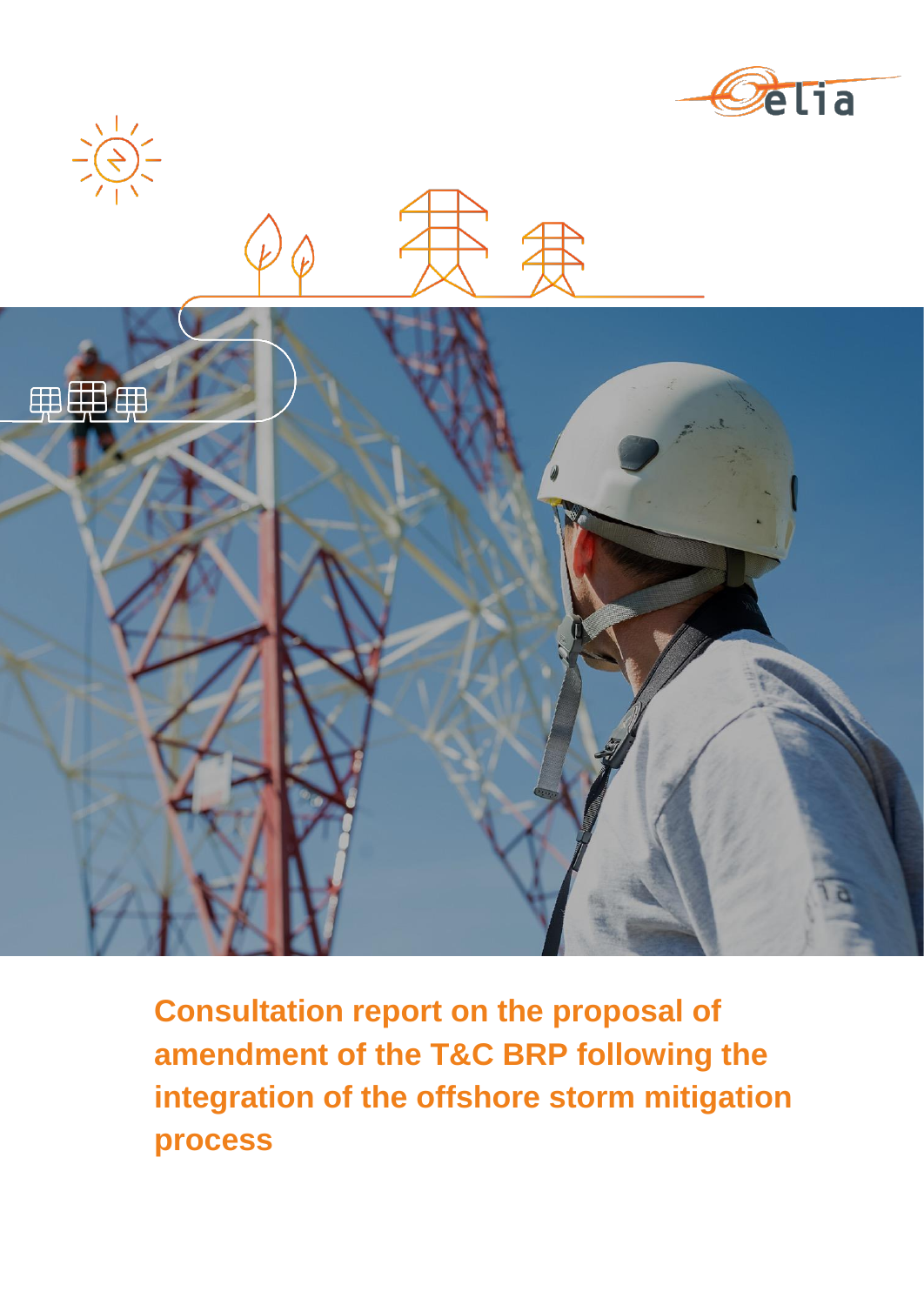

# **Market Development**

03/12/2019

. . . . . . . . . . . . . . . . .

. . . . .

. . . . . .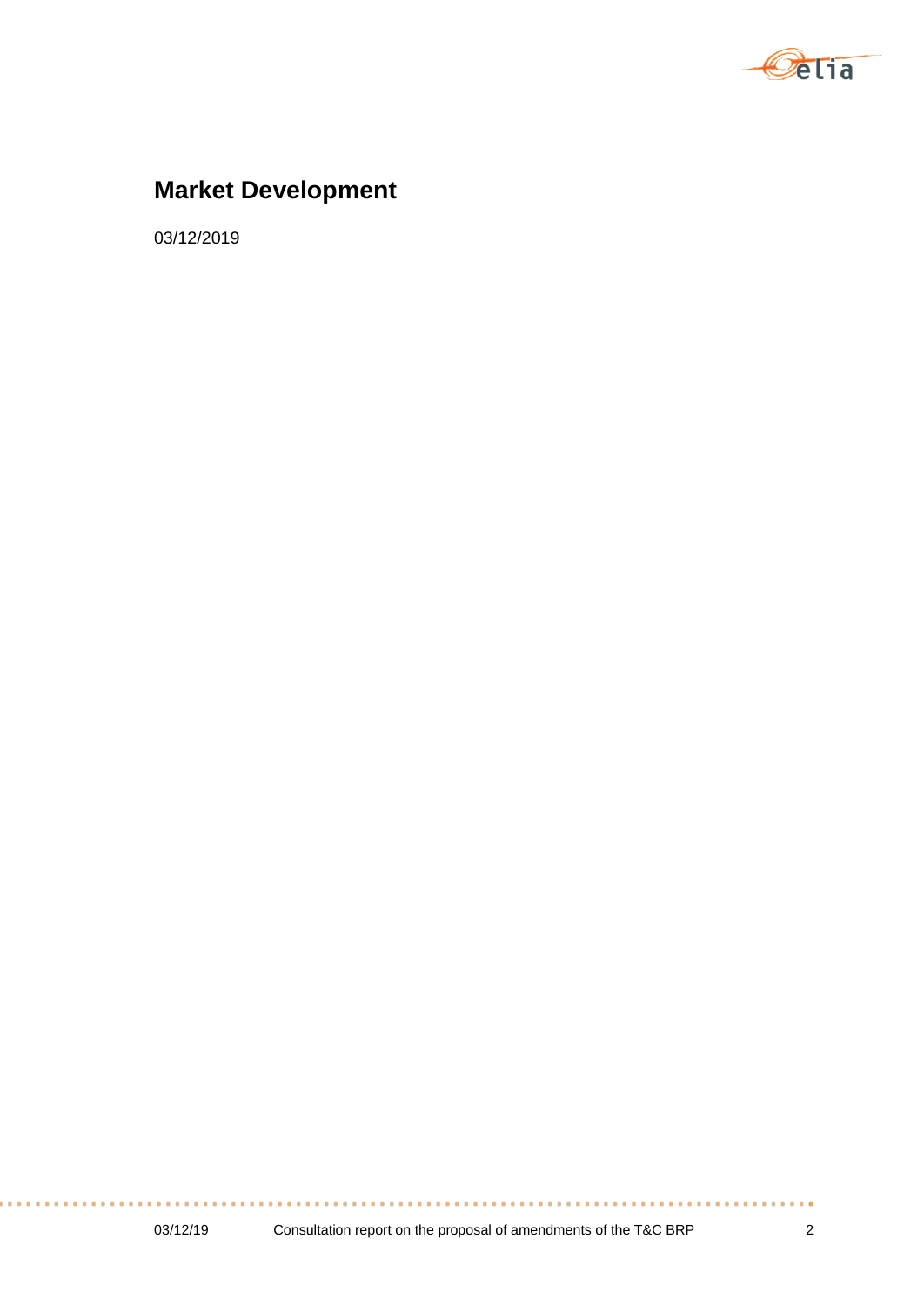

# **Table of contents**

| <b>Introduction</b>                                                 | 4  |
|---------------------------------------------------------------------|----|
| <b>1 Stakeholders contributions</b>                                 | 5  |
| 2 Stakeholders contribution not directly related to the proposal of |    |
| amendments of the T&C BRP                                           | 13 |

. . . . . . . . . . . . . . .

a a s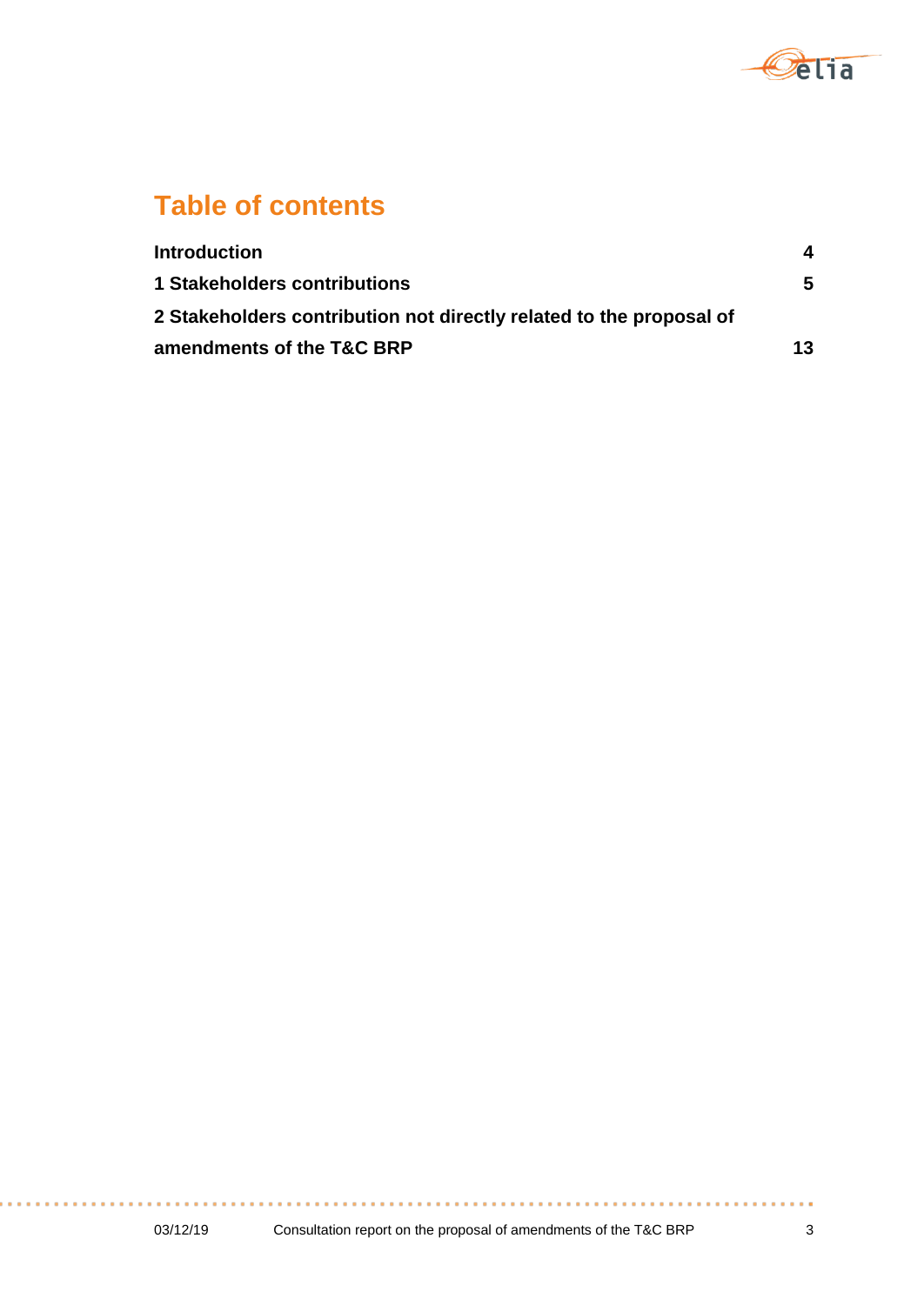

# **Introduction**

Elia publicly consulted the proposal of amendments of the T&C BRP from the  $16<sup>th</sup>$  of August until the 16<sup>th</sup> of September in order to gather feedback from the market players. The documents under consultation can be found on [Elia's website.](https://www.elia.be/en/public-consultation/20190816_public-consultation-tc-brp)

The proposed changes in the T&C BRP result from the integration of the obligations related to the management of offshore storm events for BRP's that are in charge of the access point of an offshore-power park module.

Two main modifications are made:

- The inclusion of the storm-mitigation related obligations in the balance obligations of the concerned BRPs
- The inclusion of the storm mitigation operational procedure in a new appendix

Elia received feedback on the proposal of amendments of the T&C BRP from the following stakeholders:

- FEBEG
- Belgian Offshore Platform (BOP)
- One confidential feedback

All non-confidential received feedback can be consulted on Elia's website.

This consultation report consolidates the contributions received and provides Elia's response to the comments made.

The contributions are explained in detail below.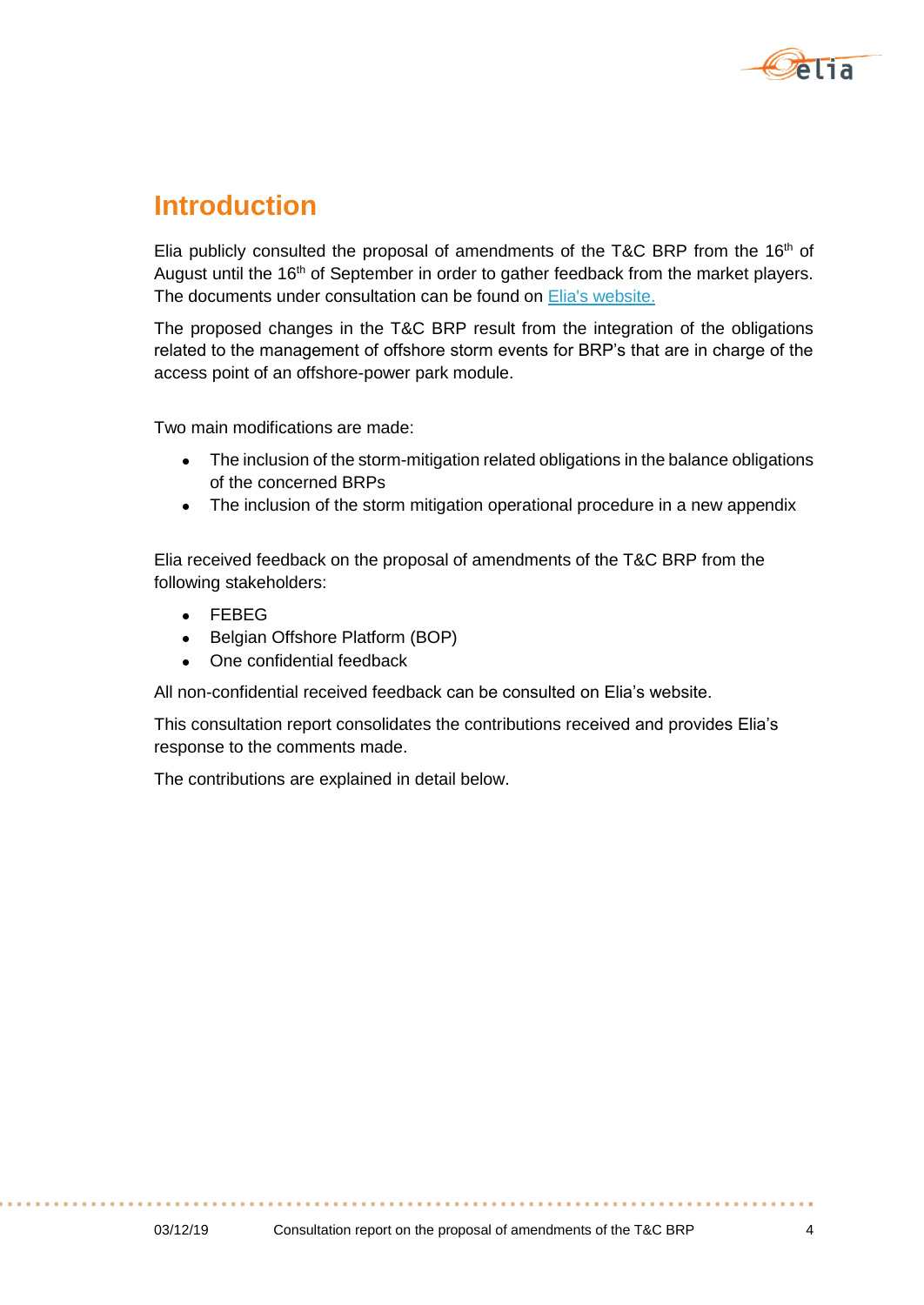

# **1 Stakeholders contributions**

| <b>Stakeholder</b> | <b>General feedback</b>                                                                                                                                                                                                                                                                                   |
|--------------------|-----------------------------------------------------------------------------------------------------------------------------------------------------------------------------------------------------------------------------------------------------------------------------------------------------------|
| <b>FEBEG</b>       | The Elia proposals for the design of the offshore integration have<br>been intensively discussed and have evolved considerably over<br>time. FEBEG welcomes this evolution and supports the main<br>principles of the resulting design, basically consisting of two<br>improvements to the market design: |
|                    | • an improved information exchange between the offshore BRP<br>and Elia;                                                                                                                                                                                                                                  |
|                    | . use of slow start units by Elia to anticipate a possible imbalance<br>due to cut-outs of offshore parks.                                                                                                                                                                                                |
|                    | The design agreed upon needs now to be accurately translated in<br>the relevant regulatory documents, especially the T&C BRP's.<br>FEBEG assumes that also the future T&C's 'Outage Planning<br>Agent' and T&C's 'Scheduling Agent' will be impacted                                                      |
|                    | Answer Elia - No Change to the T&C BRP                                                                                                                                                                                                                                                                    |

Elia thanks FEBEG for the supporting comment.

The Terms and Conditions OPA (Outage Planning Agent) and Terms and Conditions SA (Scheduling Agent) that are currently under public consultation include the specific modalities related to the storm procedure in Articles II.16 in the T&C OPA and Articles II.14 in T&C SA. The obligations related to the storm management for the SA and OPA are based on the Articles 245, 252 and 523 of the Federal Grid Code.

| <b>Stakeholder</b> | <b>General feedback</b>                                                                                                                                                                                                                                                                                                                                                                                                                                                                                                                                                        |
|--------------------|--------------------------------------------------------------------------------------------------------------------------------------------------------------------------------------------------------------------------------------------------------------------------------------------------------------------------------------------------------------------------------------------------------------------------------------------------------------------------------------------------------------------------------------------------------------------------------|
| <b>BOP</b>         | BOP wenst te herhalen dat zij nog steeds van mening is dat (1)<br>stormrisico (tenminste gedeeltelijk) moet meegenomen worden in<br>de dimensionering van de reserves, (2) de voorgestelde<br>procedures de duidelijke grens tussen de taken van de BRP<br>(middelenverbintenis voor het balanceren van haar portfolio) en<br>de TSO (opvangen van systeem risico's) doet vervagen, en (3) de<br>huidige onbalans markt reeds voldoende incentieven biedt voor<br>BRPs om hun taken correct uit te voeren.<br>Elia argumenteert dat een stormevent geen "forced outage" is, en |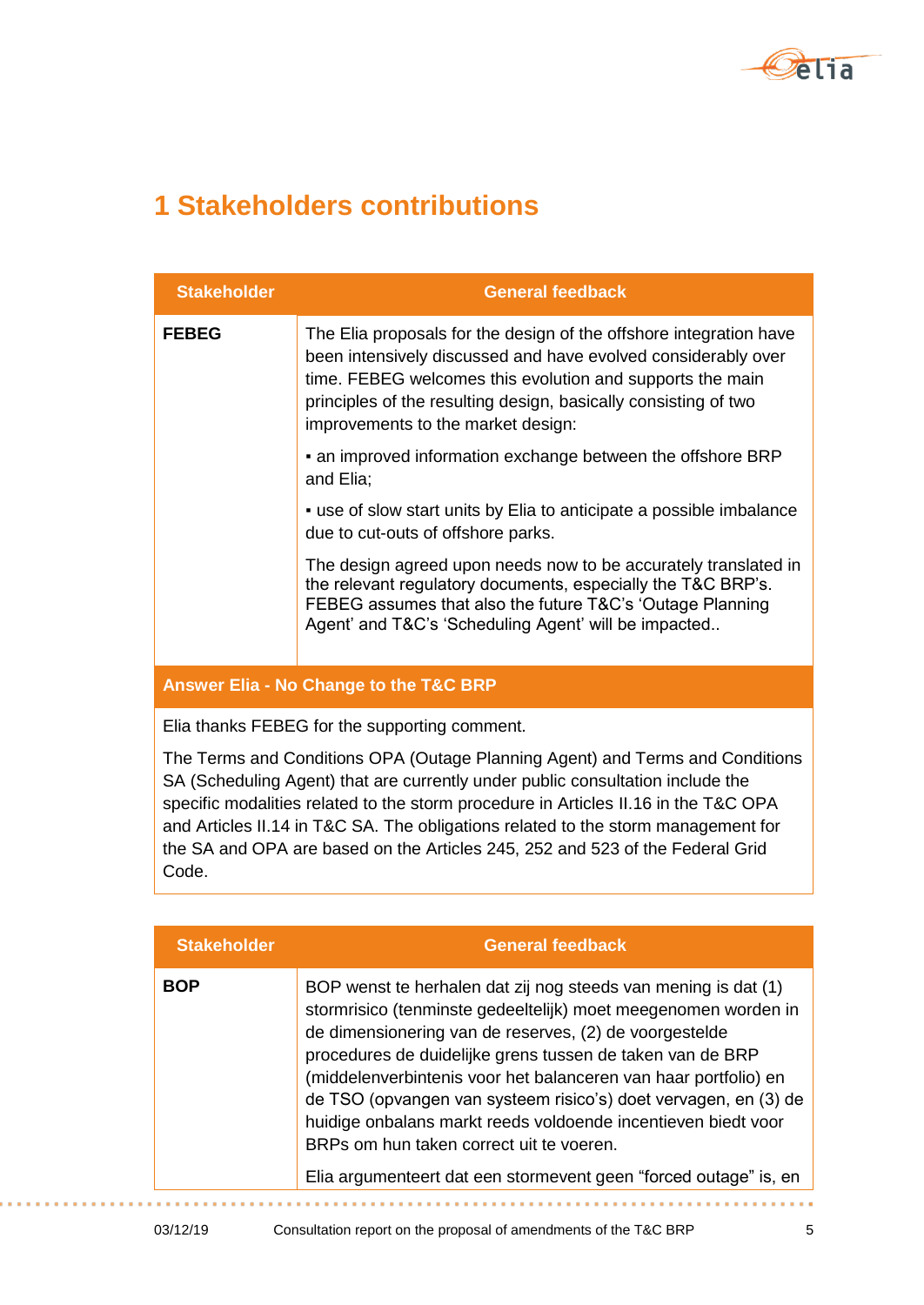

dus niet moet meegerekend worden in de reserveringsdimensionering, omdat enerzijds de uitschakeling van de productie niet onmiddellijk gebeurt en anderzijds stormevents voorspelbaar zouden zijn. De resultaten van het storm forecast model, zoals voorgesteld tijdens de offshore integration workshop van 12 juni 2019 waren ons inziens niet overtuigend, en tonen aan dat stormevents niet voldoende accuraat voorspelbaar zijn. Er kan min of meer voorspeld worden of er de dag nadien een storm zal plaatsvinden, maar voornamelijk in de voorspelling van de start en duurtijd van een storm zijn de huidige modellen ronduit ontoereikend. BOP verwijst in deze naar voorgaande communicatie hieromtrent.

### **Answer Elia - No Change to the T&C BRP**

Elia does not support this vision of BOP and is convinced the storm procedure does not affect the current roles and responsibilities of Elia and BRPs i.e. BRPs are responsible to anticipate the predictable imbalances of their perimeter while Elia is responsible for the residual risk.

Elia reminds that any elements related to the dimensioning of reserves will be considered in the public consultation of the LFC block operational agreement.

According to Elia, there are no elements today showing that storms cannot be forecasted by the BRP's based on the analysis performed during the last months and presented during the workshop in June.

| <b>Stakeholder</b> | Feedback on the "storm at sea" definition                                                                                                                                                                                                                                                                                                                                                                                                                                                                                                                                                                                                           |
|--------------------|-----------------------------------------------------------------------------------------------------------------------------------------------------------------------------------------------------------------------------------------------------------------------------------------------------------------------------------------------------------------------------------------------------------------------------------------------------------------------------------------------------------------------------------------------------------------------------------------------------------------------------------------------------|
| <b>FEBEG</b>       | The proposed definition is very vague and leaves a lot of room for<br>interpretation. What are 'bad' weather circumstances? When are<br>bad weather circumstances 'predictable'? How to interpret a 'non-<br>negligible risk of involuntary cut-out'? What are the 'technical<br>characteristics of the offshore-power park modules that will be<br>taken into account'? As the T&C BRP links obligations and<br>liabilities to the concept of 'storm at sea', such a vague definition<br>is not acceptable. A more precise definition of 'storm at sea' is<br>described in the Elia design note, but this is not a binding<br>regulatory document. |
|                    | On top of that, the sentence 'with as consequence a non-<br>negligible risk of an imbalance for the concerned BRP and the                                                                                                                                                                                                                                                                                                                                                                                                                                                                                                                           |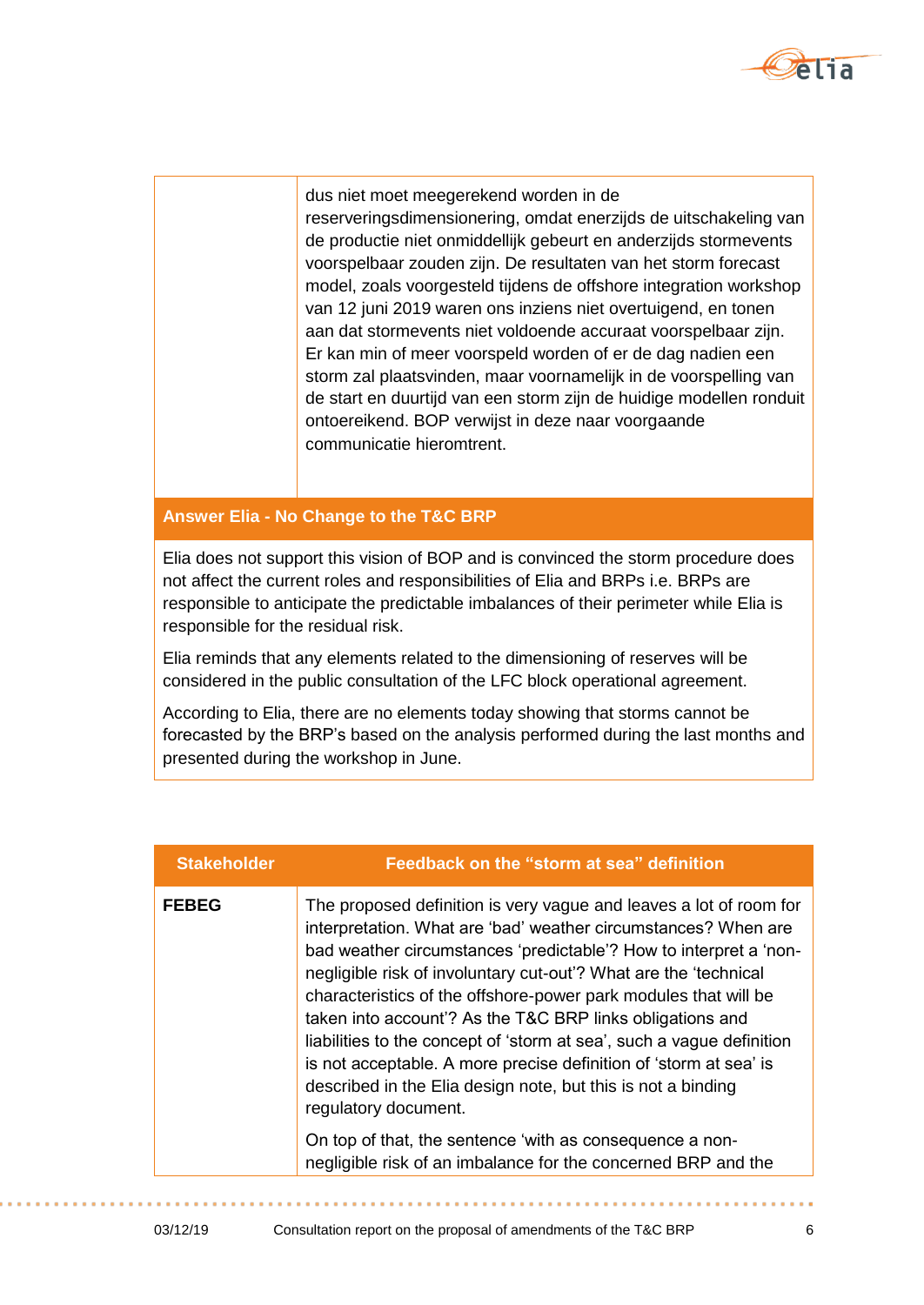

|            | Belgian balancing zone' describes a consequence, but has no<br>added value for the definition. To the contrary, it increases<br>potential confusion and interpretation issues. The definition is not<br>met when there's only a negligible risk for an imbalance? Who will<br>assess the impact of the imbalance on the Belgian balancing<br>zone?                                                                                                                                                                                                                                           |
|------------|----------------------------------------------------------------------------------------------------------------------------------------------------------------------------------------------------------------------------------------------------------------------------------------------------------------------------------------------------------------------------------------------------------------------------------------------------------------------------------------------------------------------------------------------------------------------------------------------|
|            | For the abovementioned reasons, FEBEG proposes to modify the<br>definition of 'storm at sea'. As the detection of a 'storm at sea'<br>triggers obligations and liabilities, the definition should not leave<br>any room for interpretation: therefore                                                                                                                                                                                                                                                                                                                                        |
|            | FEBEG suggests that the definition refers to a storm at sea 'as<br>detected and communicated by Elia'. In other words: a decision of<br>Elia determines whether or not there's a storm at sea and whether<br>or not obligations and liabilities are triggered.                                                                                                                                                                                                                                                                                                                               |
| <b>BOP</b> | Uit de definitie van 'storm op zee' in het BRP contract lezen we<br>ook dat de storm definitie moet gecombineerd worden met een<br>'niet-te-verwaarlozen risico van een onevenwicht van de<br>Belgische regelzone. Graag bevestiging dat het 'niet-te-<br>verwaarlozen risico van een onevenwicht van de Belgische<br>regelzone' een essentieel onderdeel is van de stormdefinitie en<br>duidelijkere reflectie hiervan in de design nota. Graag ook<br>bevestiging dat 'niet-te-verwaarlozen risico' overeenstemt met<br>een verwachte impact die groter is dan de gecontracteerde<br>mFRR. |

### **Answer Elia - Change to the T&C BRP**

Elia understands that the definition is too generic and open for interpretation and, taking into account the above comments, Elia has adapted the definition as follows:

> **Storm at sea:** storm for which the following conditions are satisfied during at least 2 consecutive quarter-hours for a given offshore wind park :

- A 10 min average windspeed higher than a given threshold leading to a production decrease or cut-out of the offshore park ; this threshold depends on the technical characteristics of the offshore wind parks
- A forecasted decrease of at least 30% of the electric production of the offshore wind park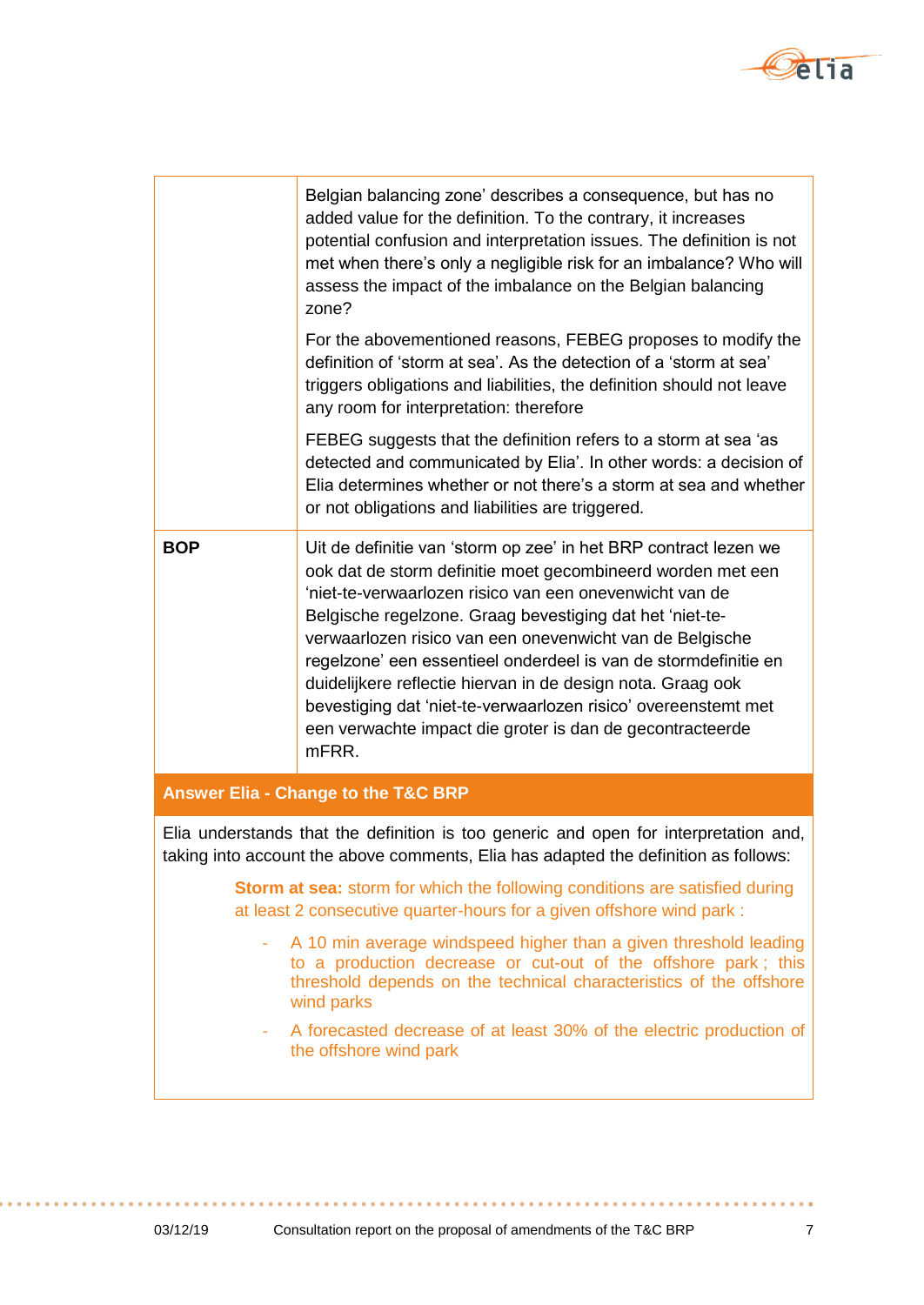

| <b>Stakeholder</b> | Feedback on the nature of the balancing obligation                                                                                                                                                                                                                                                                                                                                                                                                                                                                                                                                                                                                                                                                                                                                                                                                                                                                                                                                                                                                                                                                                                                                                                                                                                                                                               |
|--------------------|--------------------------------------------------------------------------------------------------------------------------------------------------------------------------------------------------------------------------------------------------------------------------------------------------------------------------------------------------------------------------------------------------------------------------------------------------------------------------------------------------------------------------------------------------------------------------------------------------------------------------------------------------------------------------------------------------------------------------------------------------------------------------------------------------------------------------------------------------------------------------------------------------------------------------------------------------------------------------------------------------------------------------------------------------------------------------------------------------------------------------------------------------------------------------------------------------------------------------------------------------------------------------------------------------------------------------------------------------|
| <b>FEBEG</b>       | The balancing obligation of the BRP is an obligation of means<br>which is clearly described in the NC 'Electricity balancing': i.e.<br>article 17: 'In real time, each balance responsible party shall strive<br>to be balanced or help the power system to be balanced'. The<br>integration of the offshore design should not change the nature of<br>the balancing obligation which should remain an obligation of<br>means.                                                                                                                                                                                                                                                                                                                                                                                                                                                                                                                                                                                                                                                                                                                                                                                                                                                                                                                   |
|                    | 1. In the last paragraph of this section, Elia states that the<br>'BRP should foresee all reasonable and necessary<br>measures in order to'. FEBEG is of the opinion that the<br>balancing obligation is and should remain an obligation of<br>means. Therefore, this sentence should be rephrased:<br>'BRP will foresee all reasonable means to '.<br>2. The sentence 'The BRP commits to effectively deploy the<br>means communicated to Elia in the framework of this<br>procedure'. This sentence should be modified. The<br>balancing obligation has the character of an obligation of<br>means: it should remain like to be in line with the NC<br>'Electricity Balancing'. Therefore, the sentence should be:<br>'The BRP shall strive to effectively deploy the means<br>communicated to Elia'. A very strict result obligation -<br>taken into account potential penalties and liabilities – could<br>discourage off shore BRP's to communicate all potential<br>means as they will be held responsible for the deployment<br>thereof. An obligation of means will ensure Elia of<br>transparent and constructive cooperation of the involved<br>BRP's. On top of that, the BRP's should keep - at all times<br>- their freedom to choose the means they want to deploy<br>to strive to be in balanced, in the most cost-efficient way. |

### **Answer Elia - Change to the T&C BRP**

Elia does not agree with the general remark of FEBEG on the balancing obligation: the proposed modifications are not in contradiction with the balancing obligations as described in the EBGL or even in the already approved BRP contract (cf. first sentence of art. 15).

Nevertheless, in order to avoid any conflicts of interpretation, Elia takes into account the punctual above remarks and adapts the wording as follows:

- 1. Modify the sentence in the Article 15.1 by removing the word "necessary" to avoid any conflict of interpretation on what is a *necessary* action or not
- 2. Modify the formulation of the sentences in Article 15.1 and Annex 6: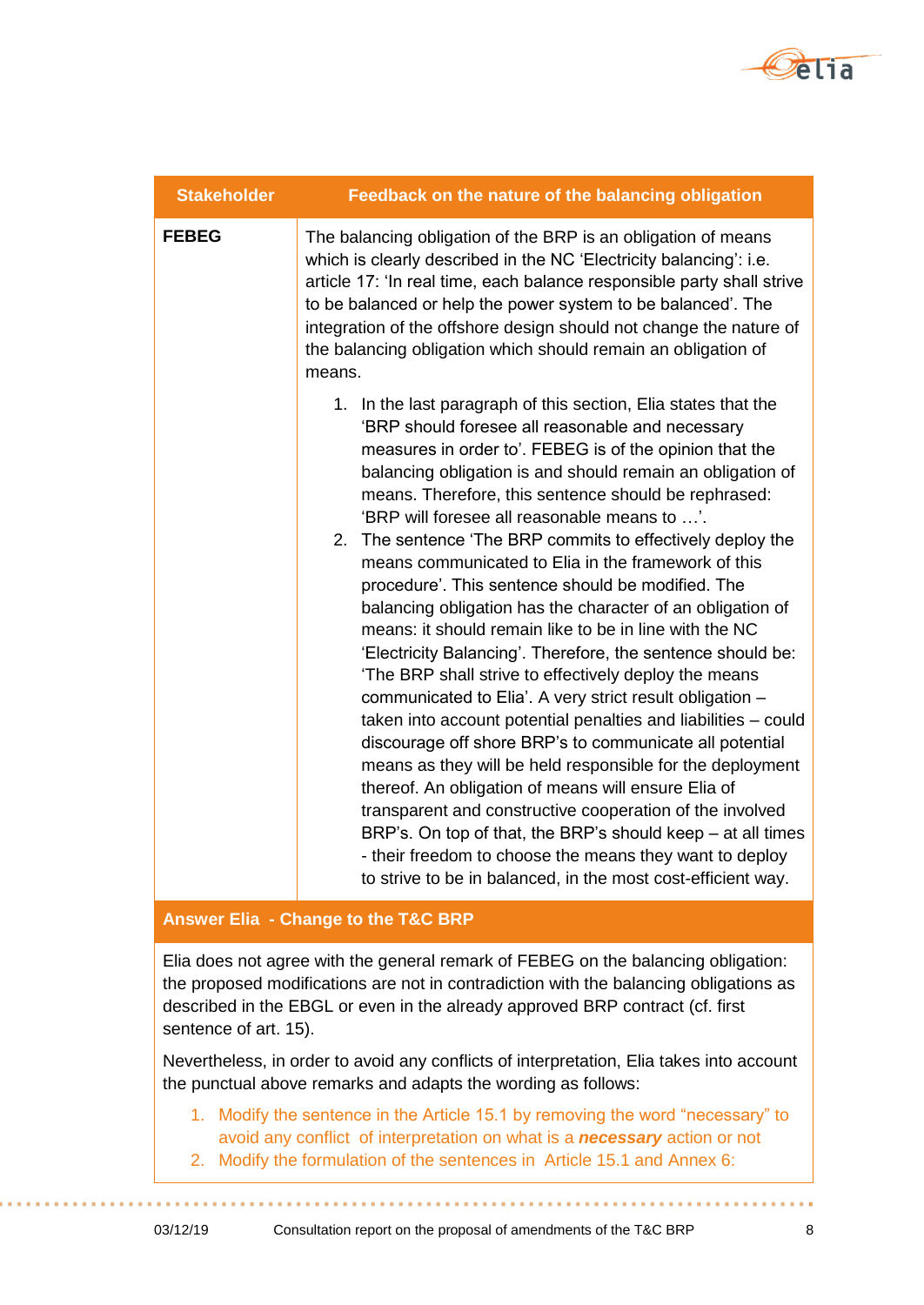

Elia did not follow the formulation proposed by FEBEG as the balancing obligation is not a "best effort". Elia recognizes that the BRP cannot commit for actions taken by his intermediaries such as his scheduling agent. Therefore the sentence "The BRP commits to effectively deploy the means communicated to Elia in the framework of this procedure" will be replaced by "[BRP] commits to take all actions in its power to deploy the means communicated to Elia in the framework of this procedure".

3. Modify the sentence of the step 2 in the Annex 6 by removing the word "effective" in the two last bullet points describing the actions a BRP has to take

| <b>Stakeholder</b> | Feedback on the distinction between BRP's and BRP's in<br>charge of the access point of an offshore wind park.                                                                                                                                                                                                                                                                                                                                                                                                                                                                                                                                                                                                                                                                                                                                                                                                |
|--------------------|---------------------------------------------------------------------------------------------------------------------------------------------------------------------------------------------------------------------------------------------------------------------------------------------------------------------------------------------------------------------------------------------------------------------------------------------------------------------------------------------------------------------------------------------------------------------------------------------------------------------------------------------------------------------------------------------------------------------------------------------------------------------------------------------------------------------------------------------------------------------------------------------------------------|
| <b>FEBEG</b>       | Elia should make a clear distinction between the BRP's $-$ in<br>general – and the BRP's responsible for an off-shore power park<br>module for which modifications to the market design have been<br>discussed. The integration of the offshore design should not be<br>used to increase obligations or liabilities for BRP's that don't have<br>offshore in their portfolio.                                                                                                                                                                                                                                                                                                                                                                                                                                                                                                                                 |
|                    | 1. BRP is assumed to take into account and to anticipate<br>predictable events': this wording is strengthening the<br>balancing obligation for all BRP's and opens the<br>discussion on the definition of 'predictable events'; this<br>modification is touching upon the balancing obligation of<br>the BRP's and was not discussed before as out of scope<br>of the design note market integration<br>2. 'BRP shall dispose of the forecasting tools that are needed<br>to detect a storm at sea': this obligation is apparently<br>applicable to all BRP's as it is not limited to BRP's<br>responsible for the follow-up on an offshore power park<br>module<br>3. 'BRP shall foresee all reasonable and necessary<br>measures in order to ': again, this obligation seems to<br>be applicable to all BRP's, and not only the BRP's<br>responsible for the follow-up of an offshore power park<br>module. |

#### **Answer Elia – Change to the T&C BRP**

Elia is convinced that the offshore design does not change balancing obligations for BRP's as this (first sentence of Article 15.1 *that states that BRP shall foresee and put in place all reasonable measures to be balanced for a quarter hour Q*) is already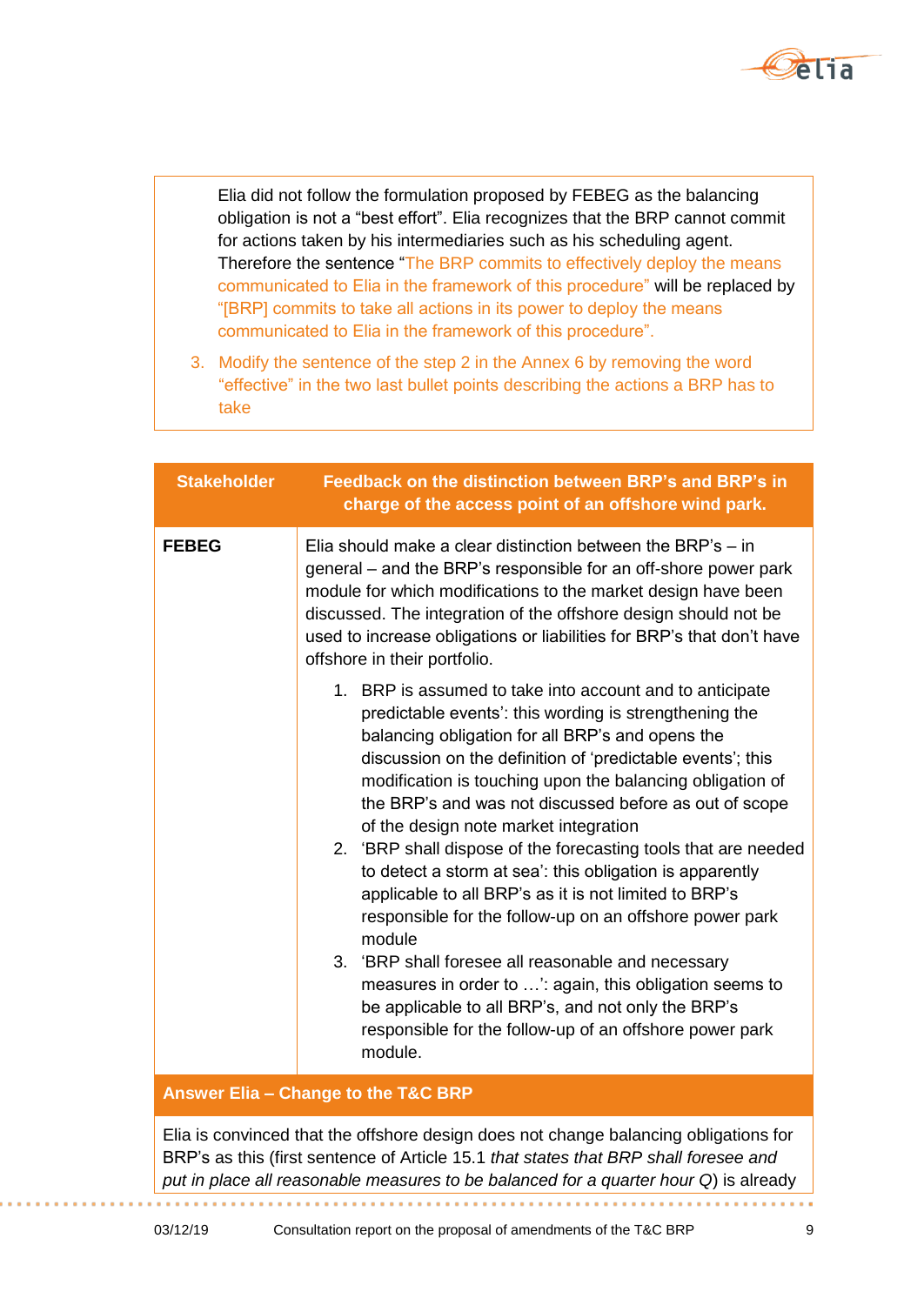

an obligation for the BRP and it is not a new element. As a consequence, BRPs shall anticipate identified risks of imbalance of their perimeter due to any predictable events (e.g. storms at sea) and take all reasonable measures to mitigate them. As already stated, the only new obligation for those offshore-BRPs is to follow a specific communication procedure ('storm procedure') via a dedicated tool allowing Elia to assess the residual risk for the Belgian grid and to take adequate actions to ensure the security of the grid.

Elia wants to specify that "predictable events" does not include the Forced Outage events as described in the LFC block operational agreement.

Concerning the obligation to dispose of forecasting tools, Elia will clarify the formulation in article 15.1 to detail that this obligation only applies for BRP's which are in charge of an offshore wind park.

| <b>Stakeholder</b>                           | Feedback on the implementation of the forecasting tools                                                                                                                                                                                                                                                                                                                                                                                                                  |
|----------------------------------------------|--------------------------------------------------------------------------------------------------------------------------------------------------------------------------------------------------------------------------------------------------------------------------------------------------------------------------------------------------------------------------------------------------------------------------------------------------------------------------|
| <b>FEBEG</b>                                 | Elia will also ask the BRP responsible of an offshore power park<br>module to submit proof of the implementation of forecasting tools<br>and procedures (only BRP's responsible of an offshore park need<br>to submit proof, while all have to implement them?). Could Elia<br>further elaborate? Which kind of proof? What are the technical<br>requirements for this tool? What happens if Elia is of the opinion<br>that the tool or the procedure is not sufficient? |
|                                              | Elia says also that such tool and communication protocol should<br>be in the year following the designation of a BRP as responsible<br>of an offshore. What if the BRP is already active? Will the 1y<br>deadline also of application?                                                                                                                                                                                                                                   |
| <b>Answer Elia-Change to the T&amp;C BRP</b> |                                                                                                                                                                                                                                                                                                                                                                                                                                                                          |

Elia does not believe a specific procedure is needed for this point: Elia will request a proof coming from the forecast supplier showing that a forecast tool is installed at BRP side.

For already active BRPs, Elia will also request the proof in the year following the golive of the storm procedure. This point has been added in the Article 15.1 of the BRP contract.

| <b>Stakeholder</b> | Feedback on the timings of the storm procedure                        |
|--------------------|-----------------------------------------------------------------------|
| <b>FEBEG</b>       | The first sentence of title 2 'From 24 hours until 4 hours before the |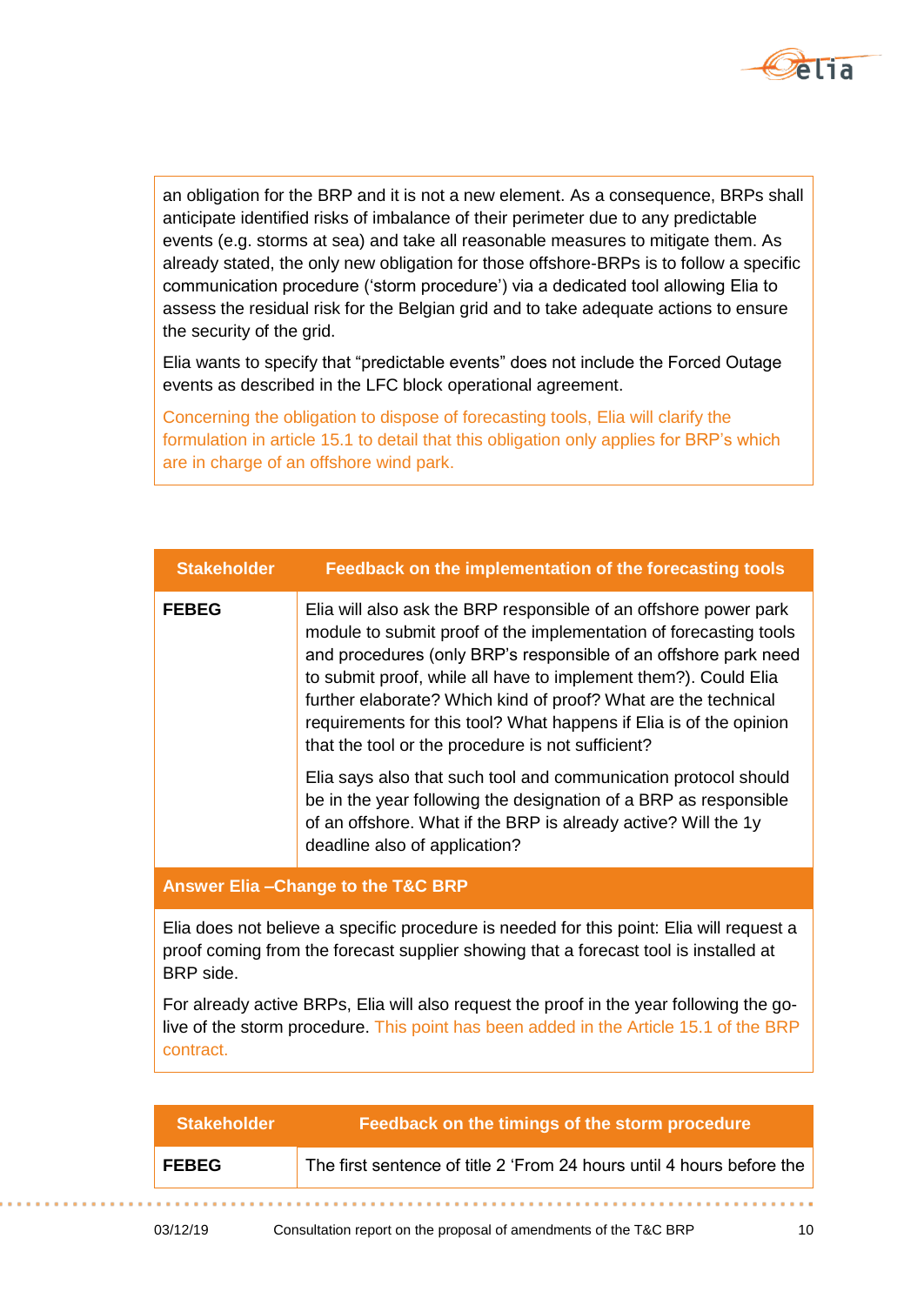

storm at sea' is not in line with the design note in which the timing is still fixed at 16.00 hours. The timing in the design note still needs to be modified.

#### **Answer Elia - Change to the T&C BRP**

According to Elia, the timings are well aligned with the design note. Indeed:

- The time frames for the step 1 (from 36h before the storm) and the step 2 (between 24h and at the latest 4h before the storm) are defined in the annex 6. The exact timing of the step 2 is currently fixed at 16h as defined in the design note but this value could evolve in the future depending on the return of experience.
- The step 3 starts immediately after the actions of step 2 have been taken**.**  This has been clarified in the BRP contract, in step 3 of annex 6.
- The step 4 is the storm itself that is the reference-time for the procedure.
- Step 5 occurs at the end of the storm whose duration can vary.

| <b>FEBEG</b><br>The sentence 'This procedure consists of, after detection of such<br>a situation, the communication to Elia of '. It should be clarified<br>by whom the detection should be done to trigger the<br>communication obligation. FEBEG is of the opinion that only a<br>storm at sea detected and communicated by Elia can trigger the | <b>Stakeholder</b> | <b>Feedback on the storm detection process</b> |
|----------------------------------------------------------------------------------------------------------------------------------------------------------------------------------------------------------------------------------------------------------------------------------------------------------------------------------------------------|--------------------|------------------------------------------------|
|                                                                                                                                                                                                                                                                                                                                                    |                    | communication procedure.                       |

**Answer Elia –Change to the T&C BRP**

It is well specified in the contract that **Elia** triggers the storm procedure and the related communication process in case

- Elia detects the storm with its forecast tool
- A BRP detects the storm and informs Elia about the detected event

If a BRP detects a storm by its own, the BRP has to take contact with Elia's dispatching by phone and/or email to exchange information, which could lead to a trigger of the procedure by Elia.

#### This has been clarified in the step 1 of the Annex 6 of the BRP contract.

Besides that, as already stated, Elia reminds that BRP's shall anticipate identified risks of imbalance of its perimeter due to any predictable events announced or not by Elia.

#### **Stakeholder Feedback on the step 5 of the storm procedure**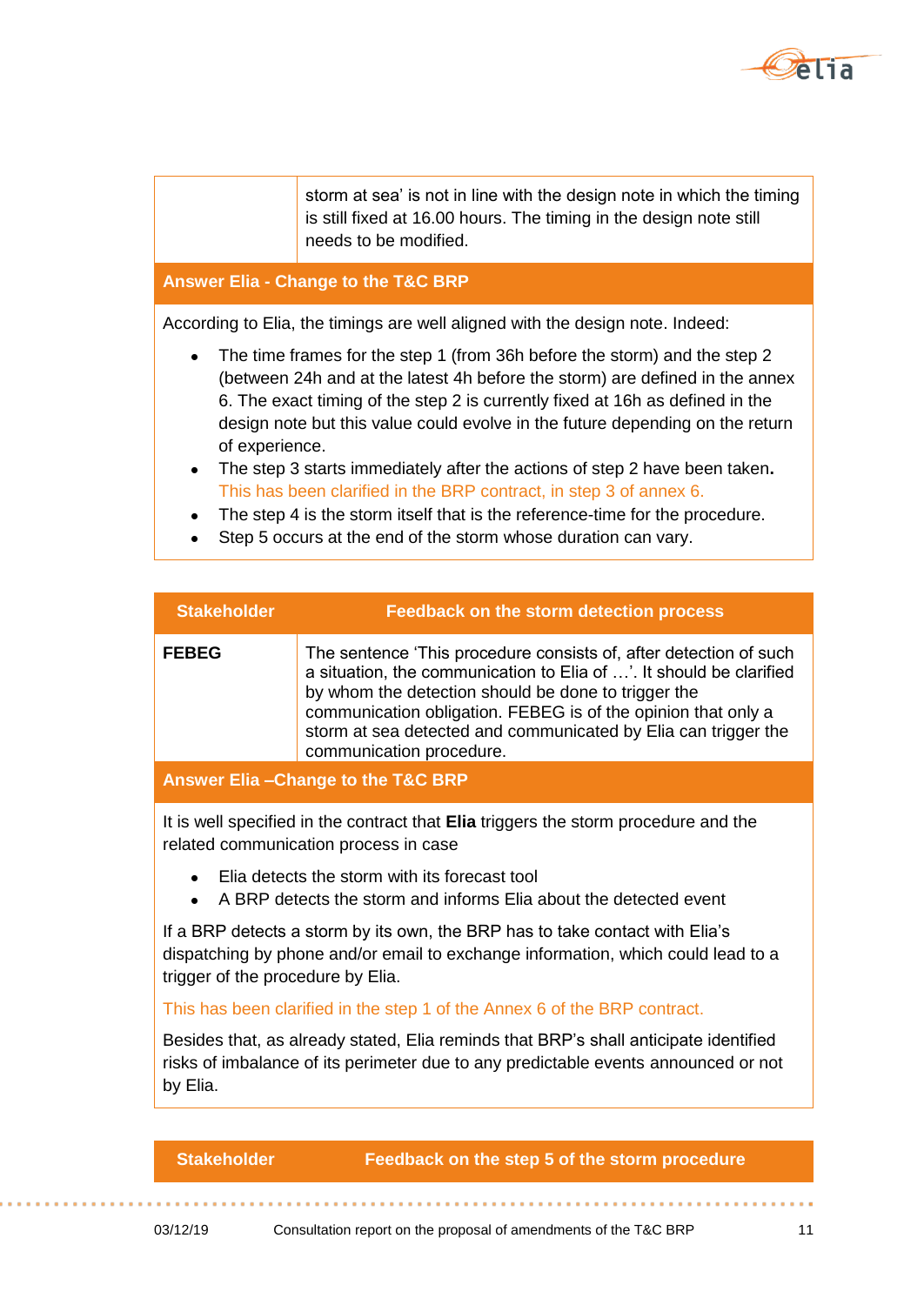

## **FEBEG** Some uncertainty still exists with regard to the restart – after cutout – of the power park modules. As there are no specific changes to the T&C BRP in this respect, it seems logic that the restart of the power park modules is managed by the BRP's according to the existing standard operational processes in which BRP's nominate and balance for the offshore power module.

### **Answer Elia - Change to the T&C BRP**

Elia has the opinion that no uncertainties exist as the restart process is described in the T&C SA and OPA and in the Federal Grid Code as already stated in the second answer of this consultation.

Moreover Elia has adapted the description of the step 5 (in annex 6) to clarify how the end of the Storm at sea is detected and announced by Elia.

| <b>Stakeholder</b>                  | <b>Feedback on the storm detection process</b>                                                                                                                                                                                                                                                                                                                       |
|-------------------------------------|----------------------------------------------------------------------------------------------------------------------------------------------------------------------------------------------------------------------------------------------------------------------------------------------------------------------------------------------------------------------|
| <b>FEBEG</b>                        | Elia states that an offshore BRP should follow a specific<br>procedure 'to anticipate a predictable risk of a storm at sea that<br>could create an imbalance in its portfolio and in the Belgian<br>balancing zone. This is very confusing as Elia is referring to a<br>defined term as well as to the definition itself. Better: 'to anticipate<br>a storm at sea'. |
| Answer Elia - Change to the T&C BRP |                                                                                                                                                                                                                                                                                                                                                                      |
| sentence                            | Elia agrees that this formulation is confusing and will change the formulation of this                                                                                                                                                                                                                                                                               |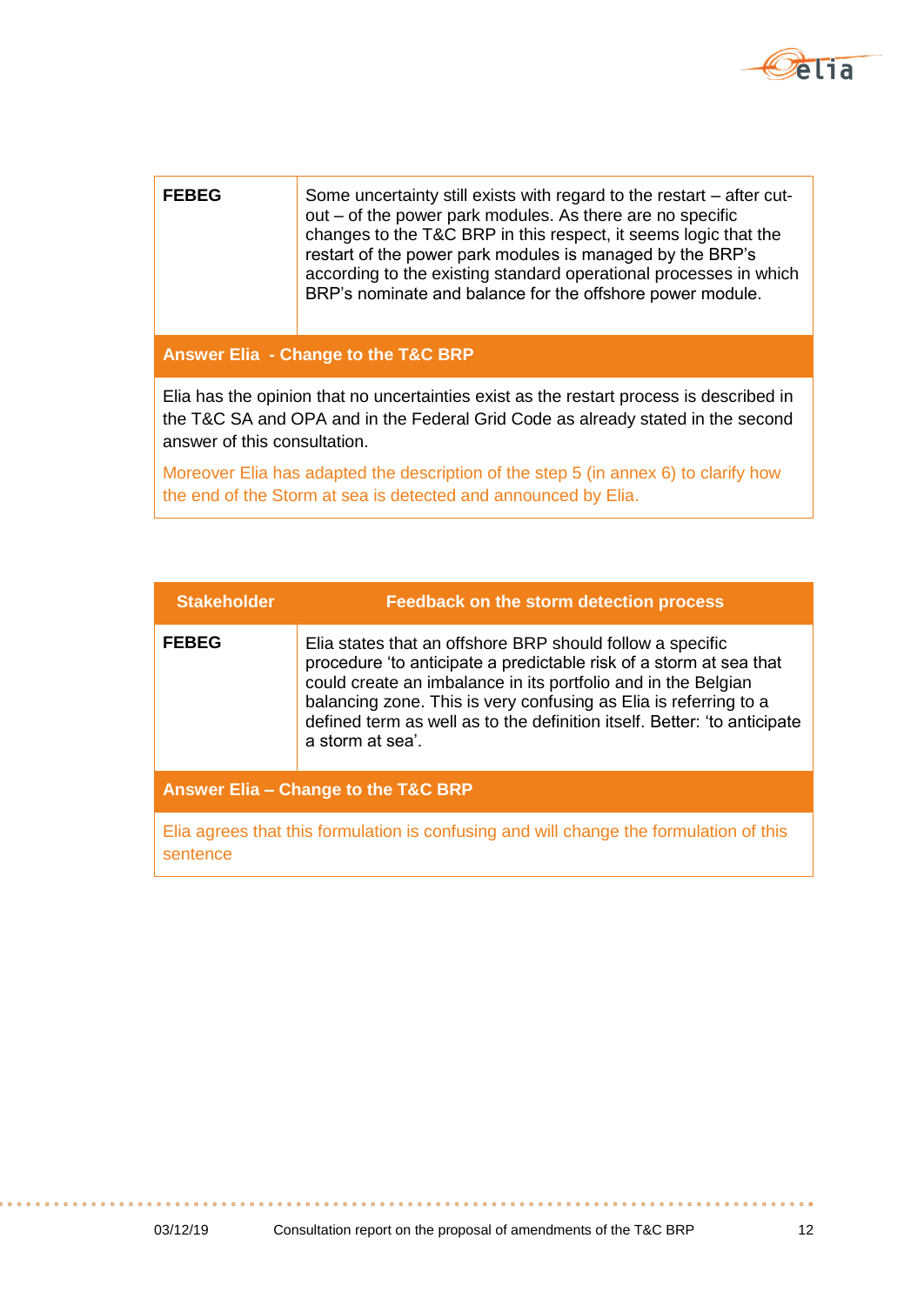

# **2 Stakeholders contribution not directly related to the proposal of amendments of the T&C BRP**

| <b>Stakeholder</b> | Feedback on the storm definition and storm triggers                                                                                                                                                                                                                                                                                                                                                   |
|--------------------|-------------------------------------------------------------------------------------------------------------------------------------------------------------------------------------------------------------------------------------------------------------------------------------------------------------------------------------------------------------------------------------------------------|
| <b>BOP</b>         | In de update van de design note wordt de definitie van een "storm<br>event" verder gedetailleerd, namelijk de gelijktijdige combinatie<br>van de volgende 4 criteria door minstens één van de windparken<br>op zee:                                                                                                                                                                                   |
|                    | 1. Een voorspelde productievermindering van de offshore<br>productie van meer dan 30%<br>2. Een minimum duurtijd van het event van 2x15=30<br>minuten                                                                                                                                                                                                                                                 |
|                    | 3. Het overschrijden van een voorafbepaalde threshold<br>door de gemiddelde (over 10minuten) gemeten<br>windsnelheid; threshold per park in functie van de wind<br>turbine technologie en cut-out wind speed limiet<br>4. Een event dat voorspeld wordt binnen de 36uren in de<br>toekomst                                                                                                            |
|                    | De definitie (paragraaf 1.3) en paragraaf 2.1.1 van de design<br>nota, stipuleert dat Elia een storm event afkondigt van zodra voor<br>1 windmolenpark een 30% productievermindering wordt verwacht<br>en de wind boven hun cut-out wind speed.                                                                                                                                                       |
|                    | De definitie vermeldt een 'average 10 minutes wind speed<br>measurement'. Gezien het de bedoeling is deze definitie te<br>gebruiken om voorafgaand aan de storm te beslissen om de<br>stormprocedure te starten, kan er op dat moment nog geen<br>sprake zijn van metingen. De definitie moet in die zin aangepast<br>of uitgebreid worden naar 'forecast of (the average 10 minutes)<br>wind speed'. |
|                    | In de update van de design nota van juli 2019 werd de threshold<br>verder gespecifieerd:                                                                                                                                                                                                                                                                                                              |
|                    | Het 30% criterium is echter arbitrair en niet voldoende afgestemd<br>op turbines met HWRT technologie. Bij turbines zonder HWRT ligt<br>die cut-out wind speed voor sommige windparken op 25 m/s, voor<br>andere windparken op 30m/s. Bij turbines met HWRT begint de<br>productie typisch te zakken vanaf 25m/s en bereik je 70% bij                                                                 |
|                    | 27m/s. Tot aan de cut-out wind speed van 30 à 31 m/s kunnen<br>deze turbines perfect functioneren. De HWRT technologie is net                                                                                                                                                                                                                                                                         |
|                    | voor deze hoge snelheden ontwikkeld. Het is zeer belangrijk dat<br>de procedure afgestemd is op de cut-out wind speed van de<br>turbines omdat anders (i) de business cases van de offshore                                                                                                                                                                                                           |
|                    | windmolenparken volledig op de helling komen te staan (ii) er<br>geen incentives meer zijn om technologische vooruitgang te                                                                                                                                                                                                                                                                           |

03/12/19 Consultation report on the proposal of amendments of the T&C BRP 13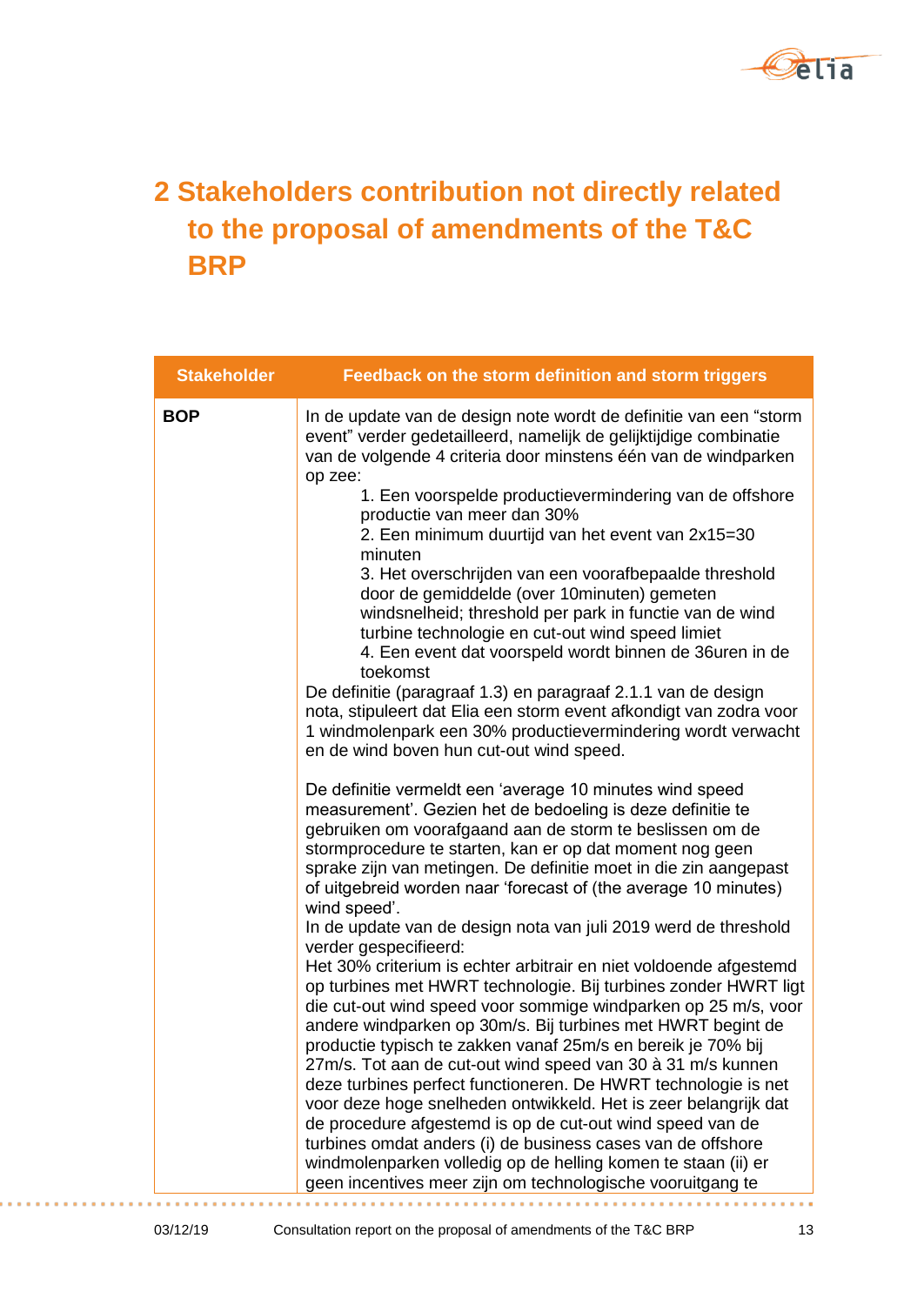

stimuleren en beter functionerende turbines te installeren. De ultieme doelstelling van de HWRT technologie is namelijk om de turbines langzaam en lineair naar 0 te doen gaan bij te hoge windsnelheden.

**BOP verzoekt om de threshold op 50% productieafname te leggen**, wat correspondeert met windsnelheden van ~30 à 31m/s. Het potentiële productieverlies is dan al 50% gezakt, wat de potentiële onbalans en dus impact verder verkleint (in vergelijking met een 30% threshold criterium). Belangrijk is dat deze threshold van 50 % werkbaar is voor de huidige parken (in ontwikkeling), echter, niet future proof is. Bij verdere technologische ontwikkeling en ontwikkeling van HWRT technologie dienen de parameters opnieuw aangepast worden, om geen disincentives te creëren om beter functionerende turbines te installeren. We begrijpen ook dat Elia zal werken op basis van 2 modellen. Hoe is de interactie tussen beide modellen? Moet een storm door beide modellen worden voorspeld, of enkel door 1 van de 2?

#### **Answer Elia - No change to the T&C BRP**

Concerning the remarks about the storm definition, Elia refers to its previous answer in this report about the modification of the Storm at sea definition.

Elia considers that a 50% threshold is too high to ensure grid security and no elements currently show that the 30% threshold is not appropriate. Nevertheless, Elia is ready to re-evaluate these parameters of the procedure after return of experience and discussions with the market parties and the CREG. If such an evaluation indicates that the threshold has to be adapted an amendment of the T&C BRP (after public consultation) would be proposed to the CREG.

| <b>Stakeholder</b> | Feedback on the mitigation measures and behavior of the<br><b>BRP</b>                                                                                                                                                                                                                                                                                                                                                                                                                                                                                                                                                                                                                                                                                                                                                                                                                        |
|--------------------|----------------------------------------------------------------------------------------------------------------------------------------------------------------------------------------------------------------------------------------------------------------------------------------------------------------------------------------------------------------------------------------------------------------------------------------------------------------------------------------------------------------------------------------------------------------------------------------------------------------------------------------------------------------------------------------------------------------------------------------------------------------------------------------------------------------------------------------------------------------------------------------------|
| <b>BOP</b>         | De nota gaat ervan uit dat indien een BRP mitigerende<br>maatregelen treft, Elia geen acties zal ondernemen. Wij blijven<br>ons echter afvragen hoe Elia de adequaatheid van de mitigerende<br>maatregelen zal evalueren.<br>Secties 3.2.2, 4.4.1 en 4.4.2 karakteriseren de acties van een<br>"verantwoordelijke BRP" als zijnde (1) de status van het park op<br>'niet-beschikbaar' stellen en/of de 'Pmax' verlagen, (2) verlaagde<br>nominaties voor het park, en (3) mitigerende maatregelen in zijn<br>perimeter om te balanceren; en dit gedurende het hele<br>stormevent. In hoeverre zal Elia enkel deze combinatie van acties<br>beschouwen als 'voldoende mitigerende maatregelen'?<br>Een BRP kan haar nominaties tot een minimum herleiden, maar<br>toch de 'Pmax' behouden, om verschillende redenen. Allereerst<br>kan de start en het einde van een storm bijna nooit op het |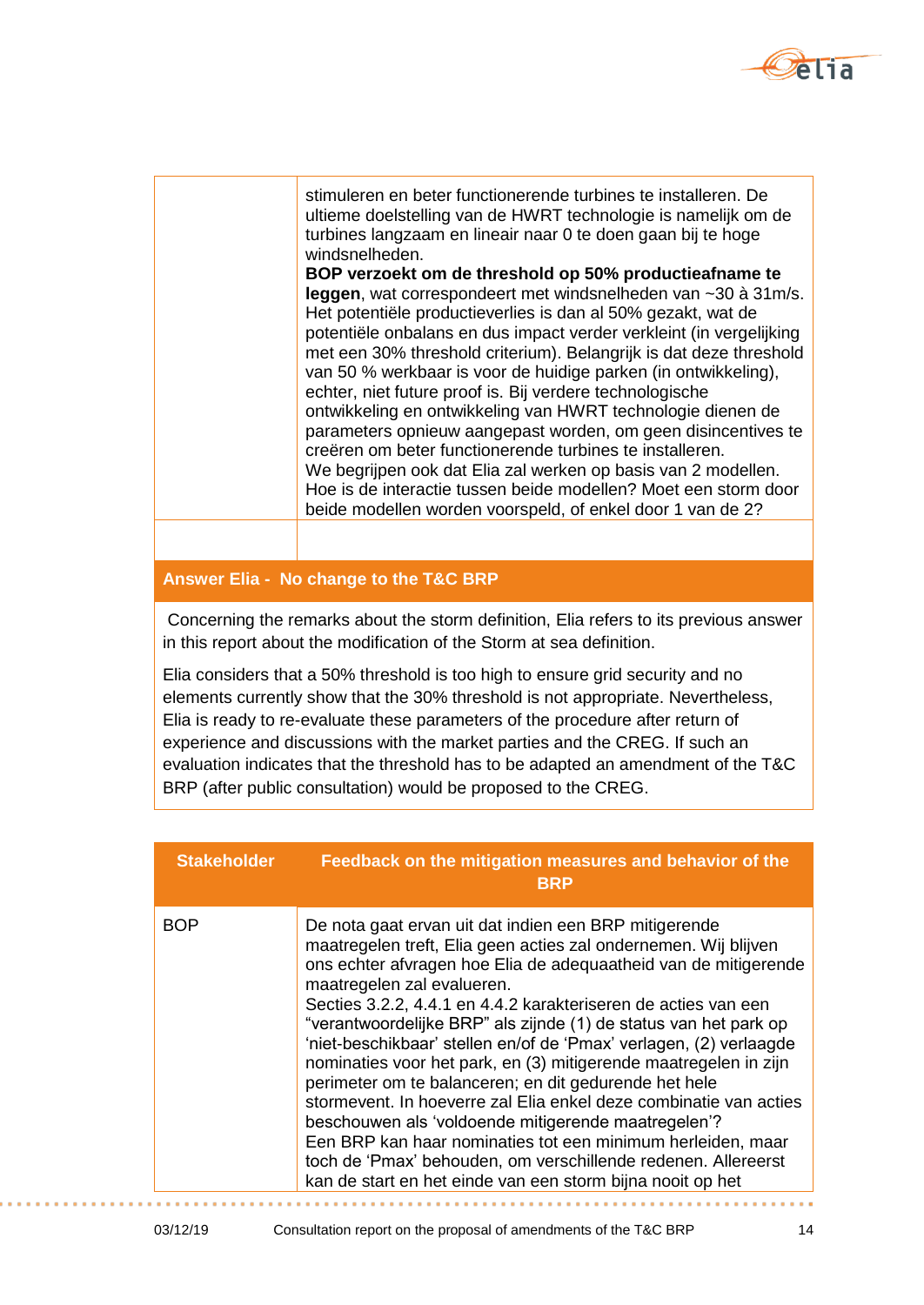

kwartier juist voorspeld worden, en zal een BRP de volledige productiecapaciteit Pmax als beschikbaar willen houden, om real time nog te kunnen reageren / produceren indien de storm later begint of vroeger eindigt. Ten tweede zal een BRP een park nooit *volledig* en proactief uitschakelen, om nog wel de mogelijkheid te hebben om te kunnen blijven produceren voor eigen behoeften. Naar ons begrip wenst Elia het risico te beperken dat de gehele offshore capaciteit plots en onverwacht uitvalt, aangezien Elia dan niet adequaat of tijdelijk kan reageren met inschakelen van reserves. Het risico in deze is dus een onverwacht *productietekort*  op de markt. Een BRP de mogelijkheid laten om real-time te reageren door online te blijven (indien de storm lichter is dan voorspeld), langer

online te blijven (indien de storm later start) of vroeger terug online te komen (indien de storm vroeger eindigt), creëert enkel een onverwachte *productiestijging*, en is dus niet het risico dat Elia wenst in te dekken. Deze mogelijkheid laten aan BRPs zal echter een heel grote impact hebben op hun business model, aangezien deze uren vollasturen zijn.

4 16 september 2019

**Het BOP en haar leden verwacht van Elia dat, indien een BRP het stormevent reflecteert in zijn nominaties en correct balanceert binnen zijn perimeter, maar zonder het park op onbeschikbaar te zetten of de 'Pmax' te verlagen, dit beschouwd wordt als correct gedrag.**

### **Answer Elia - No change to the T&C BRP**

Elia wants to clarify that a correct behavior of a BRP is a behavior respecting the article 15 of the BRP contract (that describes the BRP obligations related to balancing) i.e. foreseeing all reasonable measures to be balanced on a qh basis which includes anticipating predictable risks on the offshore production due to storms (i.e. of cut-out or limitation of the power that can be produced). Elia will not evaluate the mitigation measures provided by the BRP but will use them to compute the residual risk to evaluate if the storm impact is manageable.

Elia takes note of BOP's comments concerning the status and Pmax changes and refers to the **[public consultation](https://www.elia.be/en/public-consultation/20190916_public-consultation-on-the-terms-and-conditions-outage-planning-agent)** of the T&C SA/OPA that ran from 16th September to 16<sup>th</sup> October for an answer to this point.

| <b>Stakeholder</b> | <b>Feedback on the Activation of slow start units</b>                                                                                                                                                                                                                                                                    |
|--------------------|--------------------------------------------------------------------------------------------------------------------------------------------------------------------------------------------------------------------------------------------------------------------------------------------------------------------------|
| <b>BOP</b>         | Als last resort procedure bevat de fall-back procedure de ex-ante<br>opstart van zogenaamde 'slow start units' die niet binnen<br>15 minuten kunnen ingezet worden voor de balansondersteuning.<br>BOP vraagt zich af welke eenheden er zullen worden ingezet en<br>wat hierbij de nodige specifieke opstarttijden zijn. |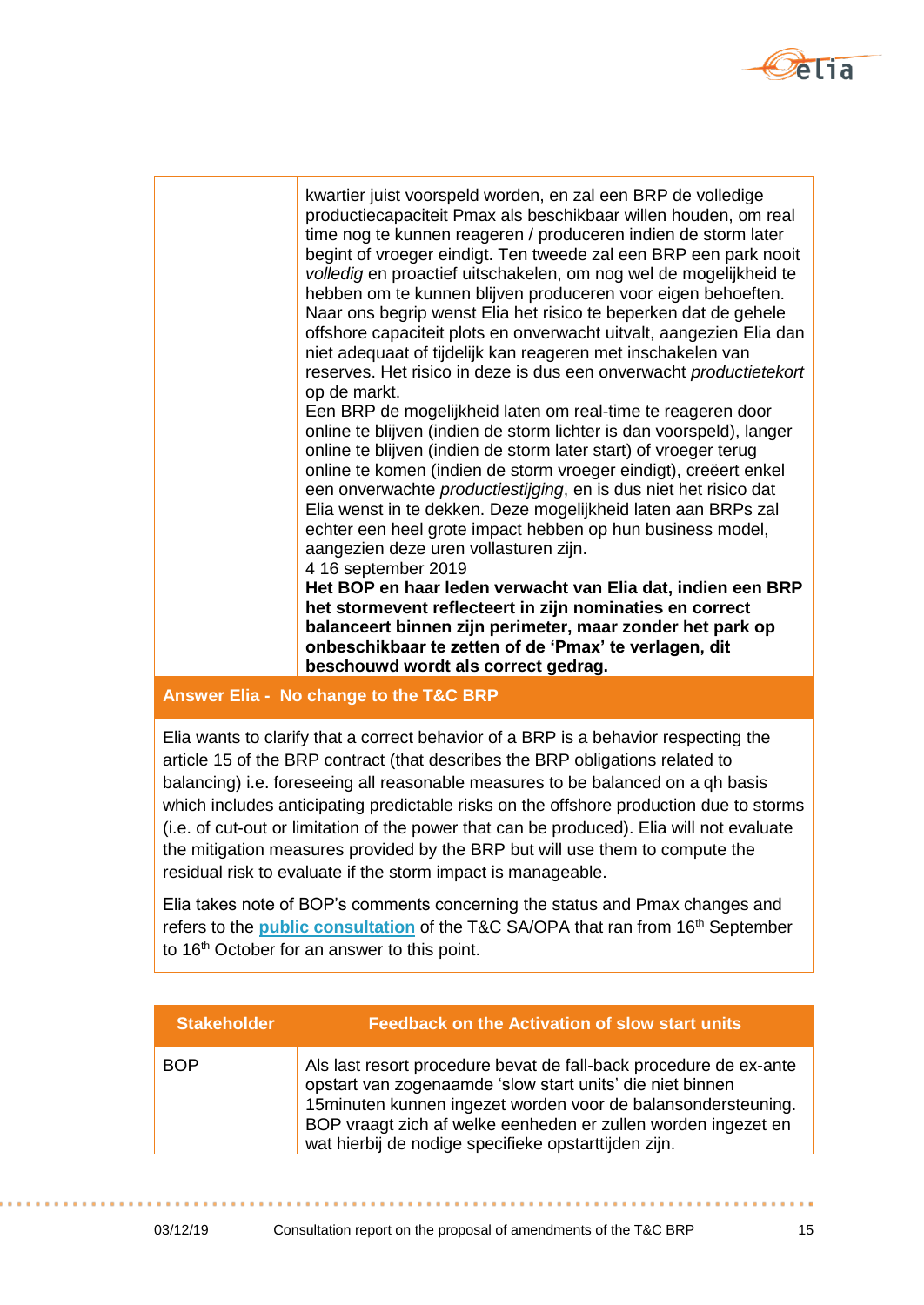

## **Answer Elia - No change to the T&C BRP**

Elia refers to the Balancing rules for details about the "slow start units" and to the CIPU contract for the individual characteristics of these units. There is no specific needed start-up times as they depend on the individual characteristics of each unit.

| <b>Stakeholder</b> | Feedback on the cut-out wind speed and unavailability status                                                                                                                                                                                                                                                                                                                                                                                                                                                                                                                                                                                                                                     |
|--------------------|--------------------------------------------------------------------------------------------------------------------------------------------------------------------------------------------------------------------------------------------------------------------------------------------------------------------------------------------------------------------------------------------------------------------------------------------------------------------------------------------------------------------------------------------------------------------------------------------------------------------------------------------------------------------------------------------------|
| <b>BOP</b>         | Volgens de offshore integration design note (§4.4.2 pagina 24/25)<br>zal tijdens een storm waarbij geen of onvoldoende mitigerende<br>maatregelen werden genomen door de betreffende BRP, maar er<br>zich wel een cut-out voordoet, de status van het windpark op<br>'unavailable' gezet worden voor de rest van de dag en het<br>programma aangepast naar 0 MWh. Dit is een onaanvaardbare<br>maatregel voor BOP met verregaande consequenties voor de<br>contractuele verhoudingen tussen de parken en de BRP's omwille<br>van de volgende bedenkingen:<br>1) Wanneer heeft Elia het recht om de status aan te passen?                                                                         |
|                    | Kan Elia bevestigen dat zij dit recht op aanpassen van de status<br>enkel hebben indien de storm-mitigatie procedure is opgestart,<br>i.e. wanneer de totale impact van de voorspelde storm meer is<br>dan de gecontracteerde mFRR?<br>2) Waarom interpreteert Elia een cut-out als een bewijs dat<br>een BRP geen of onvoldoende mitigerende maatregelen heeft<br>getroffen?                                                                                                                                                                                                                                                                                                                    |
|                    | Indien een BRP een stormevent voorspelt, zal hij dit opnemen in<br>zijn nominaties en dus day-ahead balanceren in zijn perimeter.<br>Op het moment zelf, zal de BRP echter mogelijks wachten, zeker<br>bij de nieuwe generatie turbines met high-wind ride through, tot<br>de turbines zelf afschakelen, i.e. tot een cut-out event zich<br>voordoet. Het voorvallen van een cut-out event is dus niet<br>noodzakelijk een teken dat de BRP de storm niet correct heeft<br>voorspeld. Een significant real-time onbalans binnen de perimeter<br>van de BRP is de parameter die hiervoor moet gebruikt worden.<br>3) Waarom moet er een status-aanpassing zijn, en hoe zal<br>Elia dit afdwingen? |
|                    | Waarom wil Elia het gehele windpark in dergelijke situatie op niet-<br>beschikbaar zetten? Indien het hele park uitvalt, zonder dat de<br>BRP hiermee rekening had gehouden in zijn nominaties, zal dit<br>effectief leiden tot onbalans in zijn perimeter en zal hij hiervoor<br>blootgesteld zijn aan de onbalanstarieven. Deze incentieven zijn<br>reeds in de huidige marktwerking ingebouwd.<br>De aanpassing van de status zorgt ervoor dat het windmolenpark<br>niet tijdelijk (bijv. tijdens een luwte van de storm) en ook niet<br>gedeeltelijk (bijv. omdat 1 string meer uit de wind ligt, of omdat de                                                                                |

**. . .**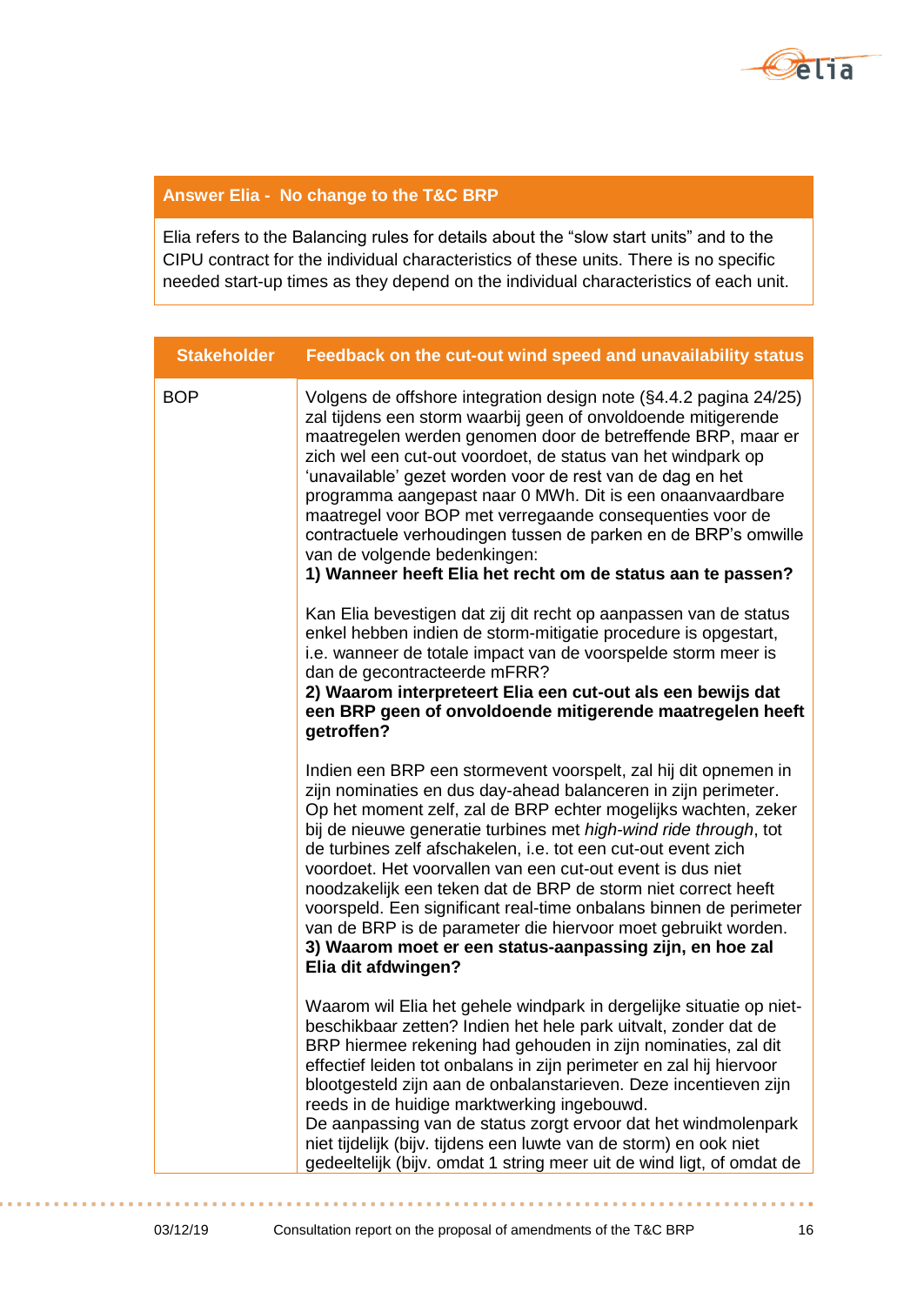

| storm reeds licht is verschoven) terug online kan komen, zelfs<br>indien dit oorspronkelijk was voorspeld en gebalanceerd.<br>De status-aanpassing zorgt er ook voor dat de parken niet<br>kunnen inspelen op prijssignalen van de markt. Indien de<br>voorspelde storm een prijsverhoging heeft teweeg gebracht op de<br>markten, maar de uiteindelijke storm vroeger eindigt, zouden<br>parken niet snel terug mogen inschakelen om zo het tekort op de<br>Belgische markt mee helpen op te lossen, aangezien zij op dat<br>moment gehouden zijn aan de status-aanpassing. 5 16<br>september 2019                                                                                                                                                                                                                                                                                                                                                                                                                                                                                                                                                                                                                                                                                                                            |
|--------------------------------------------------------------------------------------------------------------------------------------------------------------------------------------------------------------------------------------------------------------------------------------------------------------------------------------------------------------------------------------------------------------------------------------------------------------------------------------------------------------------------------------------------------------------------------------------------------------------------------------------------------------------------------------------------------------------------------------------------------------------------------------------------------------------------------------------------------------------------------------------------------------------------------------------------------------------------------------------------------------------------------------------------------------------------------------------------------------------------------------------------------------------------------------------------------------------------------------------------------------------------------------------------------------------------------|
| De facto geeft Elia met deze procedure voorrang aan niet-<br>hernieuwbare bronnen boven hernieuwbare bronnen van energie<br>op momenten dat deze laatste wel kunnen produceren. Dit staat<br>diametraal tegenover alle politieke initiatieven van de laatste jaren<br>om hernieuwbare energie te steunen, om hernieuwbare energie<br>prioriteit te geven op het Belgische net en om een vriendelijk<br>investeringsklimaat te creëren voor groene energie.<br>De hernieuwbare energie sector wordt met deze procedure in<br>feite gestraft voor de inflexibiliteit van andere/conventionele<br>productie-eenheden.<br>4) Hoe wordt 'cut-out' in dit geval gedefinieerd? . Geldt dit bij<br>een cut-out (tot nul) van 1 of meerdere turbines? Of;<br>. indien de teller van het betreffende windpark op nul valt? Of;<br>· indien de teller van het betreffende windpark zakt met minimum<br>30% (te verhogen naar 50% omwille van bovenvermelde<br>redenen)?                                                                                                                                                                                                                                                                                                                                                                   |
| Een cut-out definiëren is niet éénduidig:<br>Indien er slechts één of een aantal turbines uitvallen (iets wat<br>mogelijks niet eens te wijten is aan de storm, en ook niet<br>éénduidig van de parkmeter af te lezen valt), en de implicatie is<br>dat een volledig windpark op 'unavailable' wordt gezet voor de<br>rest van de dag, dan betekent dit een zeer groot productieverlies<br>van de resterende turbines die wel blijven draaien bij grote<br>windsnelheden dichtbij of aan maximum vermogen.<br>Ook in het geval de 30% (of 50%) drop wordt gebruikt kan dit een<br>productieverlies van 70% (of 50%) betekenen, en komt dit de<br>facto neer op een geforceerde shut-down vanuit Elia. Het kan,<br>ons inziens niet de bedoeling zijn van Elia om een park volledig<br>stil te leggen, wanneer een gedeelte van het park nog veilig (en<br>bovendien net heel efficiënt) kan opereren. De design nota is ook<br>niet duidelijk hoe dit verlies voor de BRP zal worden<br>gecompenseerd (D-bids, wordt dit verrekend in zijn perimeter,<br>$\ldots$ ?).<br>Met het wijzigen van de status wordt er dus een extra risico<br>afgeduwd op de offshore BRPs. Dit zal, zonder twijfel,<br>aangegrepen worden door de BRPs om de huidige contracten te<br>heronderhandelen, op basis van 'change in law' en 'hardship' |

. . . . . . . . . . . . . . . . .

÷

. . .

. . . . . . . .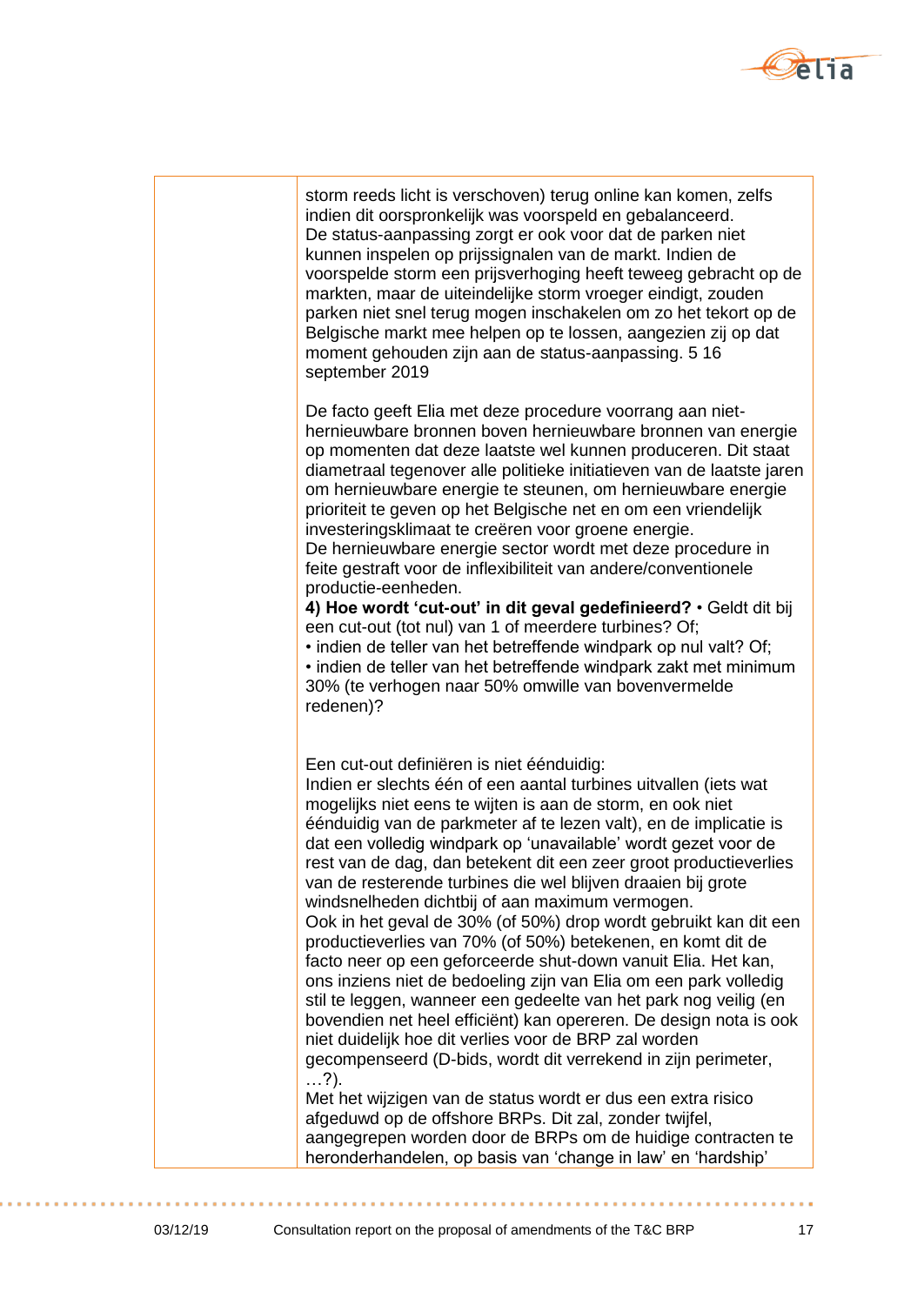

## clausules. De impact op de rentabiliteit van de windmolenparken mag niet onderschat worden.

## **5) Hoe wordt 'rest van de dag' in dit geval gedefinieerd?**

Wij begrijpen niet waarom dit park als niet-beschikbaar moet worden beschouwd "voor de rest van de dag". Allereerst is de term "dag" niet gedefinieerd (gaat het hier om een periode van 12 of 24 uur, of een periode tot middernacht?). Daarenboven lijkt dit ons disproportioneel, aangezien deze onbeschikbaarheid dan in vele gevallen langer zal zijn dan het stormevent. Zo snel mogelijk na de storm zou het programma dat de BRP had ingediend terug gerespecteerd moeten worden. 6 16 september 2019

## **6) Wat zijn de spelregels in de comeback procedure?**

\$4.5.2 van de design note beschouwt de situatie waarin er zich een storm heeft voorgedaan met onbalansen in het systeem als gevolg en waarbij Elia balanceringsmiddelen heeft ingezet. Het einde van de activatie van deze middelen moet gecoördineerd gebeuren en hierbij zal rekening gehouden worden met de geüpdatete outage plannings en schedules van de betrokken wind parken.

Onder dit scenario werd de status van wind parken aangepast naar 'unavailable'. Om na de storm opnieuw te mogen injecteren moeten de geüpdatete outage plannings en schedules eerst goedgekeurd worden door Elia. De spelregels rond deze goedkeuring worden in de design nota niet beschreven of vastgelegd. Dit kan leiden tot zeer nadelige situaties voor de wind parken indien de re-introductie, om gelijk welke reden, op zich laat wachten. Het BOP dringt aan op een duidelijkere uitlijning van de timing en prioriteiten in de goedkeuringsprocedure van de herintroductie.

#### **BOP voorstel als alternatief voor de aanpassing van de status naar 'unavailable':**

In een situatie met een significante storm risk impact (m.a.w. de totale impact is groter dan de gecontracteerde mFRR), waarbij een storm zich voordoet en de productiecapaciteit van een park significant zakt (> 50% threshold en dus typisch > 30m/s windsnelheden), en waarbij de BRP zijn portefeuille in real-time onvoldoende in balans houdt (i.e. niet snel genoeg reageert om het binnen zijn eigen perimeter op te lossen), dan blijft de status op 'available', maar wordt de 'Pmax' verlaagd naar 25% tot het voorspelde einde van de storm. Een minimum 'Pmax' van 25% van de totale capaciteit laat de parken toe om niet volledig te moeten afschakelen (wat trouwens technische bijna onmogelijk is), en beperkte productie (ten minste voor eigen consumptie) toe te laten. Na afloop van de storm wordt de verhoging van de 'Pmax' terug naar 100%, zoals voorgesteld in de update van de OPA, gegarandeerd binnen de 30minuten na indiening. Een